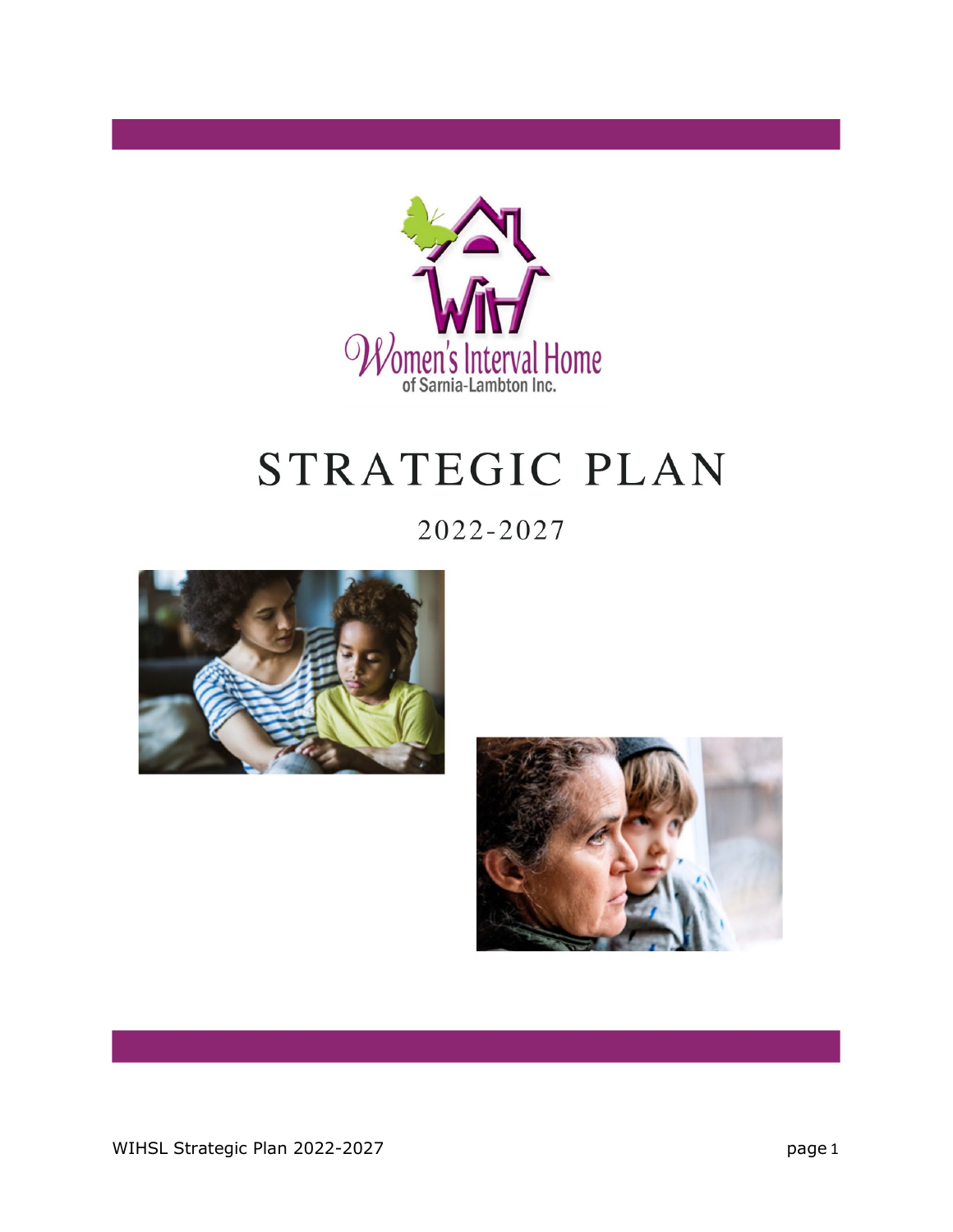### **CONTENTS**

| Goal 1: Enhance Services Through Evidence-Based Innovation     |  |
|----------------------------------------------------------------|--|
|                                                                |  |
|                                                                |  |
|                                                                |  |
| Goal 2: Enhanced Resources to Serve People Experiencing        |  |
|                                                                |  |
|                                                                |  |
|                                                                |  |
|                                                                |  |
| Co-create Leadership Model with the Executive Director<br>. 14 |  |
|                                                                |  |
|                                                                |  |
|                                                                |  |
|                                                                |  |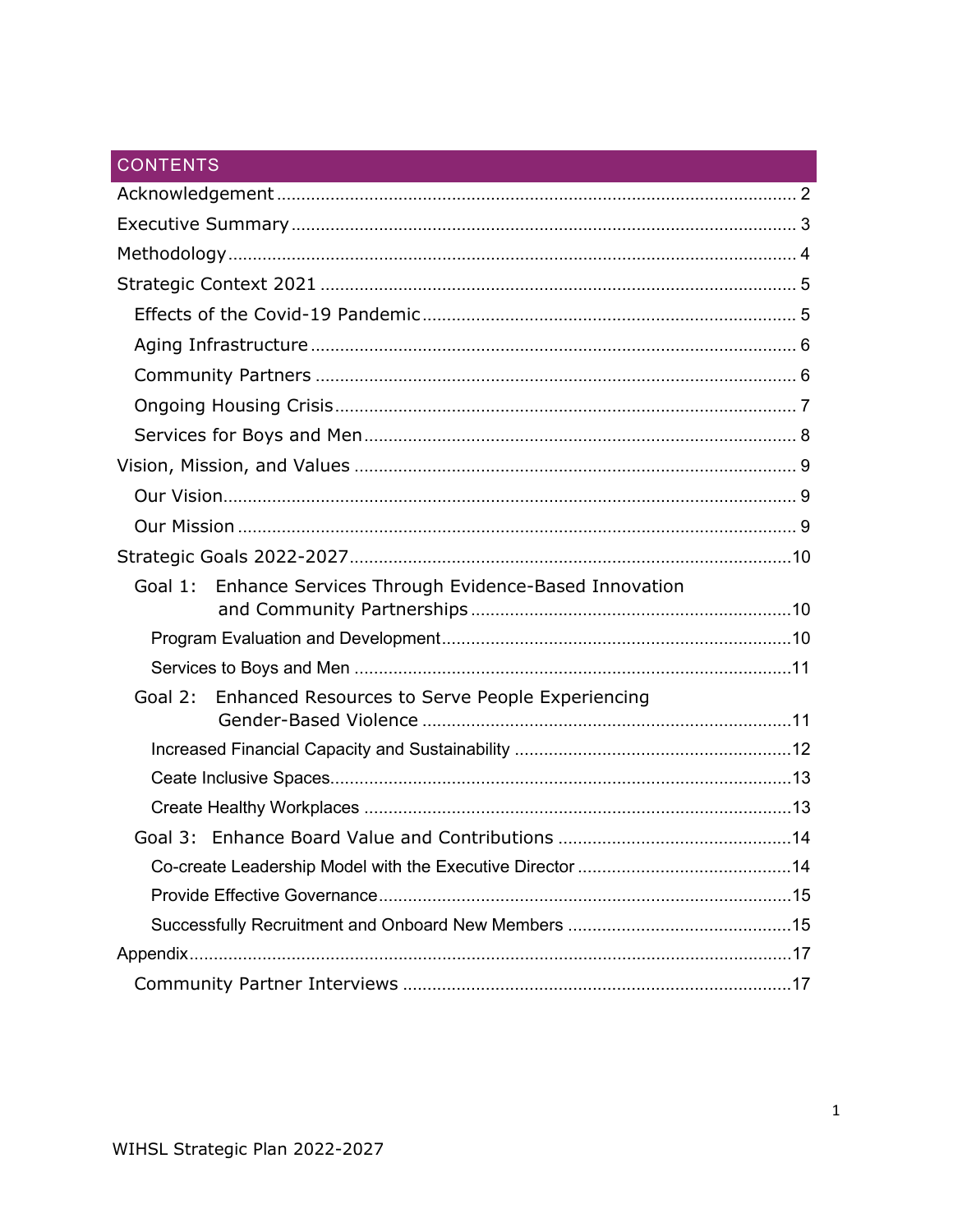## <span id="page-2-0"></span>ACKNOWLEDGEMENT

The staff, Board, and leadership team at Women's Interval Home Sarnia-Lambton Inc. (WIHSL) are truly remarkable people. Their ability to respond with compassion and commitment to the unique needs of the people they serve hasn't wavered despite significant changes in leadership and an apparently endless pandemic which severely affected service delivery. Their commitment to systemic change, which is at the core of the issue of violence against women, remains steadfast.

Heartfelt gratitude is also extended to all the community partners who so willingly gave of their time and expertise to develop the following strategic plan. Their collective support and guidance is critical to the change WIHSL envisions.

The Women's Interval Home of Sarnia-Lambton is situated on the traditional territory of the Anishinabek, Haudenosaunee (Iroquois), and Ojibway/Chippewa peoples. We acknowledge the many longstanding treaty relationships between Indigenous Nations and Canada, including the Two Row Wampum Treaty (1613) and Treaty 29 (1827). We recognize that all levels of government in Canada have a responsibility to honour the Nation-to-Nation relationships these treaties represent, and that, individually, we all have a role to play in the process of truth and reconciliation.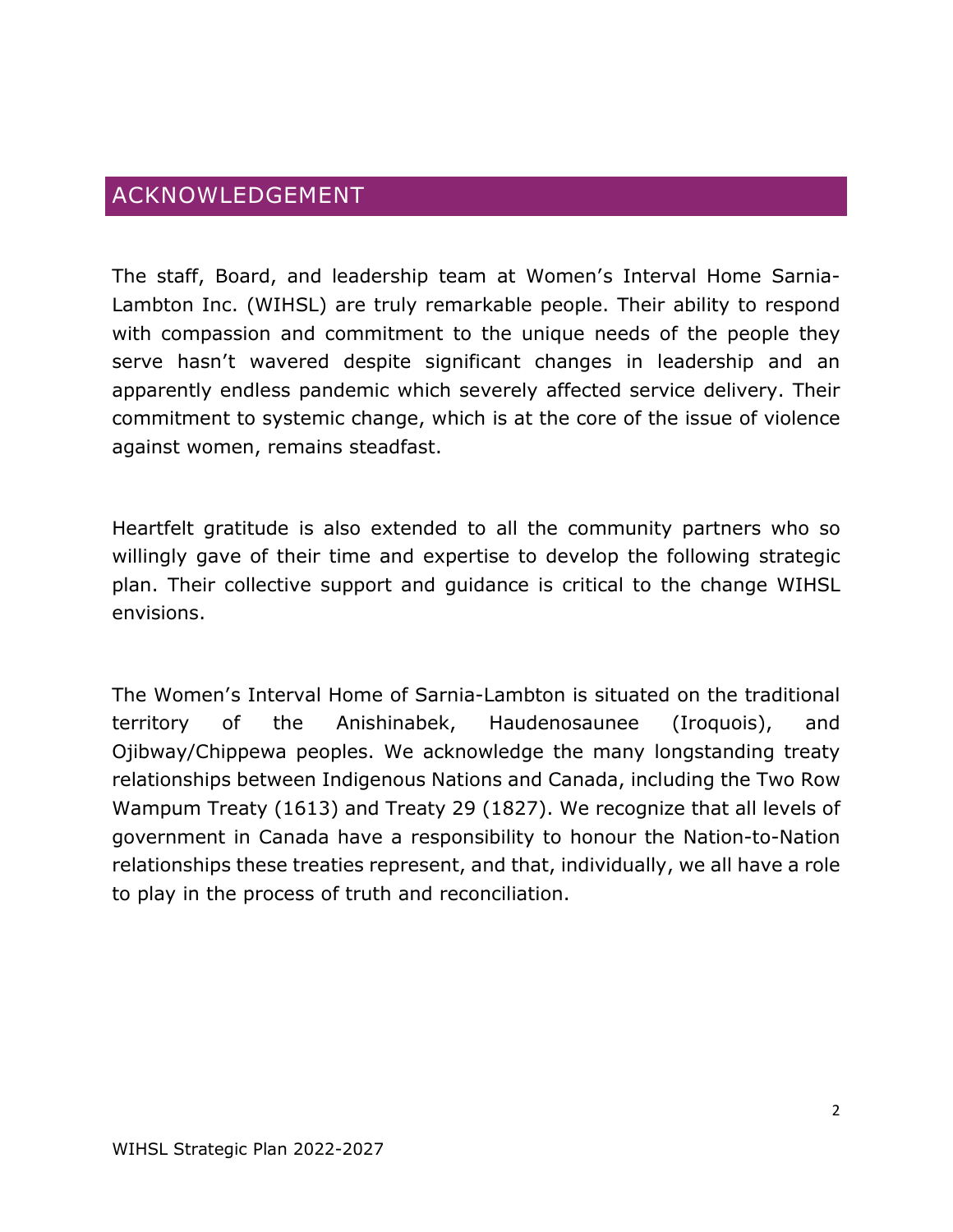# <span id="page-3-0"></span>EXECUTIVE SUMMARY

Kate Wiggins of Collateral Conversations was retained in July of 2021 by the Board of Directors of WIHSL to develop a strategic plan for the organization. A strategic planning advisory group was struck to oversee the plan and provide feedback on its various elements. Questionnaires were developed for each stakeholder group and administered by phone or Zoom meetings through October. Two full day retreats were held for the staff and the Board. The data derived from these interviews was shared and the vision, mission, and values of the organization subsequently renewed. Three goals were identified: 1) enhance services through evidence-based innovation and community partnerships; 2) enhance resources to serve people experiencing genderbased violence; 3) enhance Board value and contributions.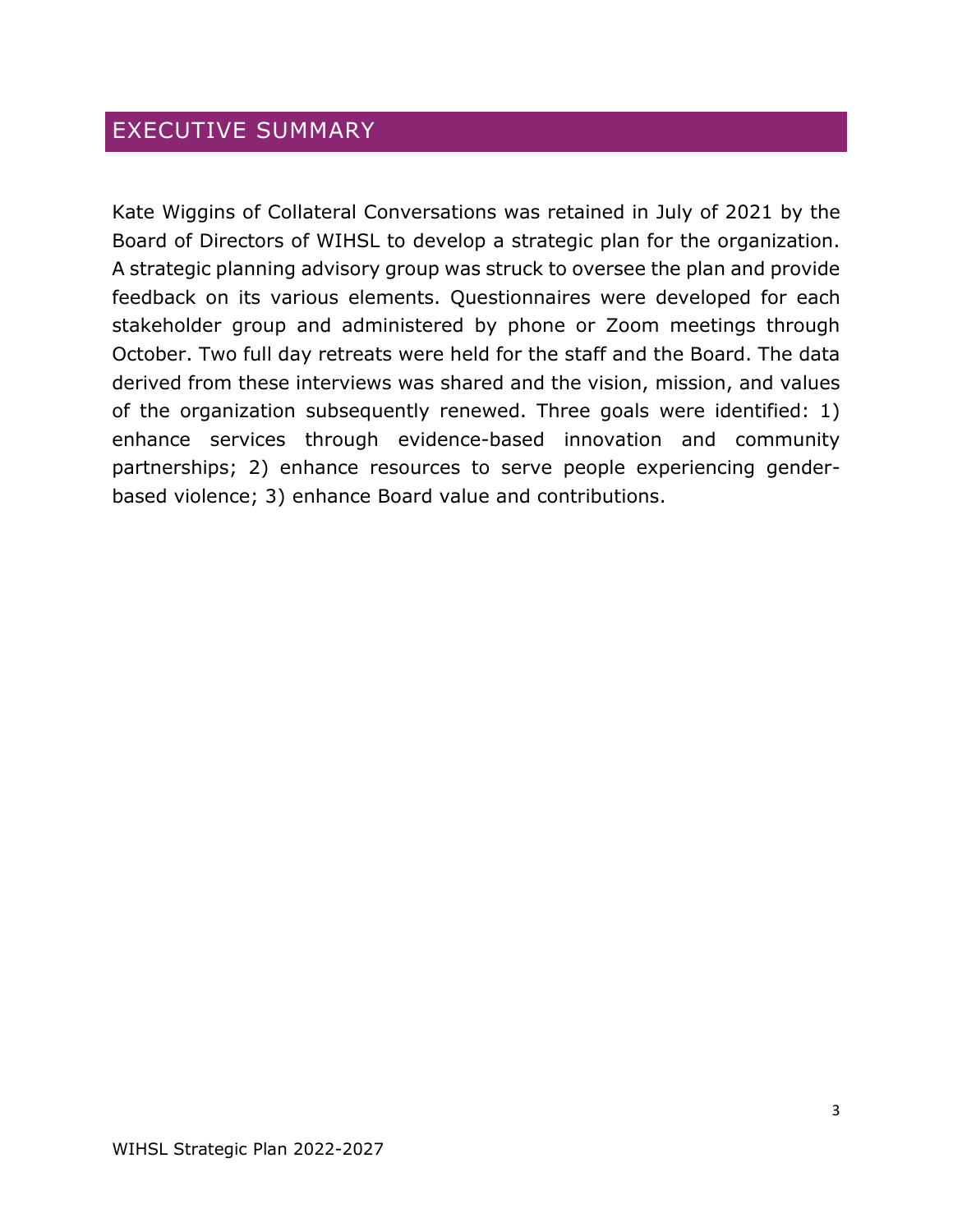## <span id="page-4-0"></span>**METHODOLOGY**

A strategic advisory planning committee was struck with the executive director, two board members, two staff representatives, and two members from the leadership team. Additionally, the leadership team met on alternate weeks to review progress and provide feedback and input during the process.

We developed the following principles to guide the planning process:

- The people served are to be at the centre of the plan;
- All voices are to be heard;
- A feminist intersectional analysis is used to examine policies and procedures and their impact on those people served;
- The safety of free expression for all is to be secured;
- The thirteen core principles of the Canadian standard on Psychological Health and Safety in the Workplace are to inform the examination of this difficult work;
- A plan that is usable (understood) and doable (able to be achieved) is to result.

Guided by questionnaires developed for each stakeholder, nineteen community-partner interviews (phone or Zoom) and three funder interviews with people from the Ministry of Children and Community and Social Services were conducted. All staff were interviewed individually or supplied information and feedback during two residential team meetings. The leadership team and board were interviewed individually. There was also a Zoom meeting with one long term executive director from each of the following: a merged sexual assault-and-shelter organization; an urban and rural shelter organization; and the provincial association The Ontario Association of Interval and Transition Homes (OAITH). All interviews were conducted by Kate Wiggins. Two retreats were also held, one for the staff and one for the Board of Directors.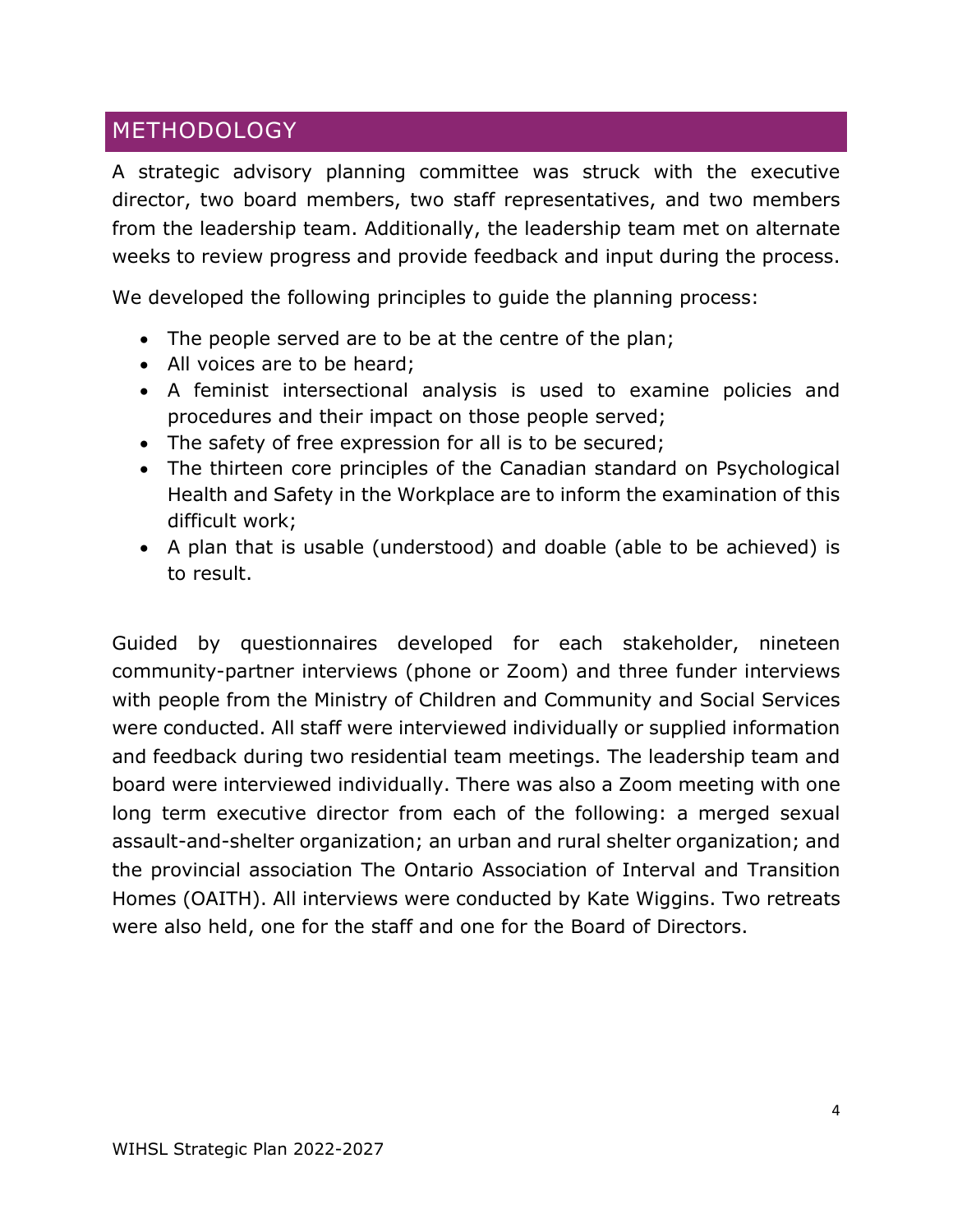# <span id="page-5-0"></span>STRATEGIC CONTEXT 2021

### <span id="page-5-1"></span>Effects of the Covid-19 Pandemic

The COVID-19 pandemic has exacerbated gender-based violence profoundly: we've seen an ongoing increase in femicides in 2020 and 2021, a 30% increase in domestic violence in Canada, and an exponential increase in helpline calls. While following guidelines from the Ministry of Children, Community and Social Services and the Ministry of Health and Public Health, WIHSL redesigned shelter life, at times relocating those seeking service to hotels. Service delivery also adapted significantly in non-residential programs to keep clients and staff safe.

As this pandemic continues to evolve, it appears that we are not close to its end and that new protocols will continue to be implemented. Our panel of experts suggested that residents are vastly different from those of 50 years ago when the first shelter was built: women seeking shelter now carry more complicated histories, with many suffering from the effects of long-term abuse, PTSD, migration trauma, mental health issues, and substance use. Shelters are challenged to remain relevant while developing the financial capacity, staff acumen, and partnerships to respond to increasingly complex lives.

During the Harris government, many cutbacks to funding had negative consequences for women and children. As a result, women and children entering shelters suffered a significant increase in risk of revictimization as well as the exacerbated damaging effects of long-term gender-based violence. This pattern will continue. Although government has supplied generous funding during the pandemic, women continue to bear the brunt of the pandemic financially, emotionally, and physically. Inherent systemic issues have not significantly changed; organizations still operate in siloes and many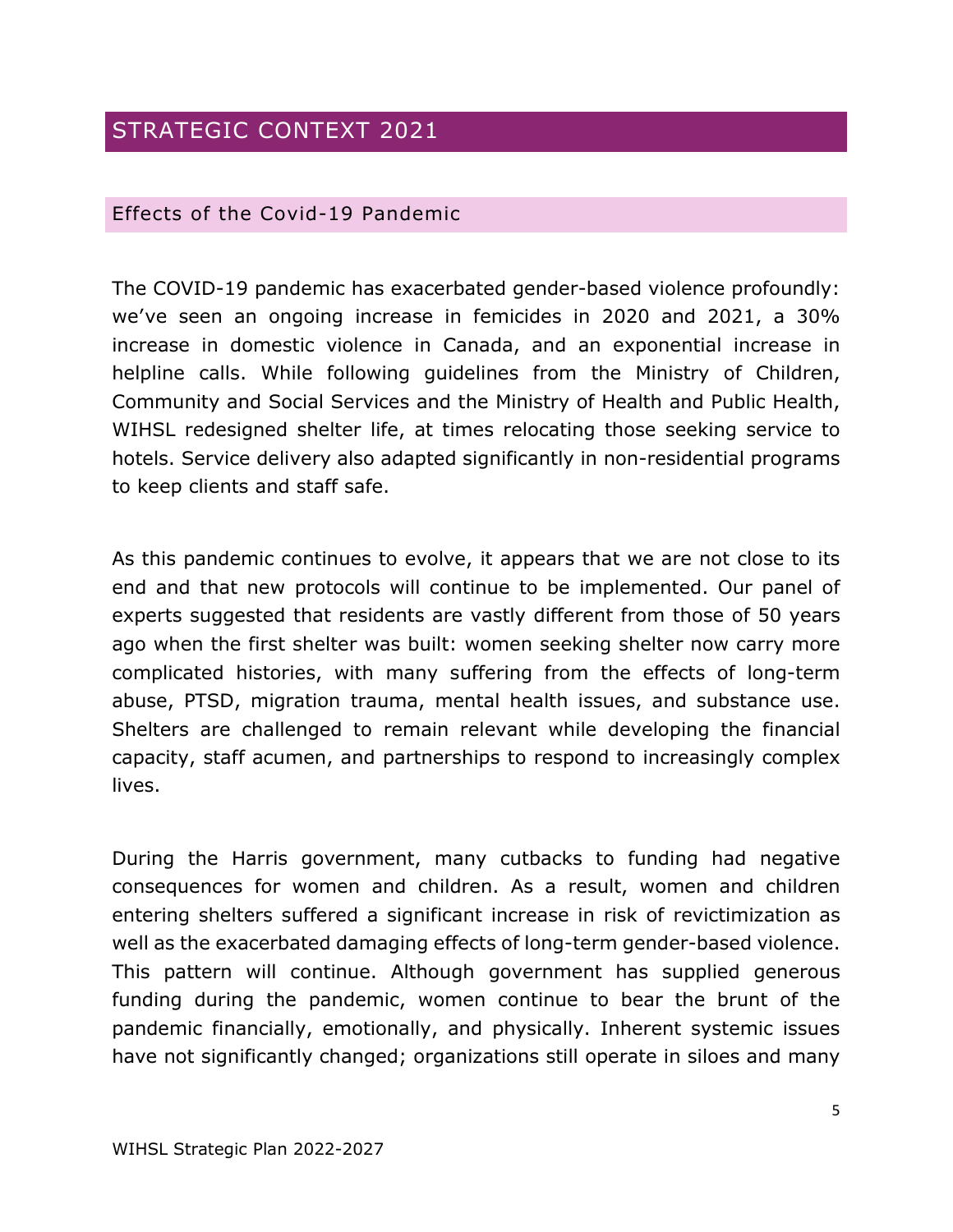work off the sides of their desks trying to solve the exceptionally complicated effects of gender-based violence. Additionally, we see children "Zoomed out", with many suffering from trauma, high anxiety, and severe mental health issues from seeing ongoing abuse coupled with the psychosocial effects of the pandemic.

### <span id="page-6-0"></span>Aging Infrastructure

WIHSL has been in the shelter business for 43 years. 23 years ago, a new 10,000 square-foot shelter was built to provide safe accommodation for 17 women and children. As shelter and its services have evolved, it has become increasingly clear that significant changes are needed to the existing physical space. During the consultation, many issues were identified by staff, leadership, and the Board about needed upgrades. The extensive list includes the following: security-camera upgrades; repairs to the eavestroughs; a new playground and garden; rug replacement with flooring; a basement refresh– –including a sensory room for children and a workout room for the women; a 6-burner stove for the kitchen, as well as a general upgrade to the kitchen; a separate cooking space for the women; and locked storage in the dining room area with keypads.

### <span id="page-6-1"></span>Community Partners

Sarnia-Lambton is a unique community. With few exceptions, everyone contacted was more than happy to share their thoughts about the services of WIHSL and eager to partner moving forward. Most community partners had positive comments to make about WIHSL. It was interesting to note, however, how little understood is the array of programs provided by WIHSL: many could identify the shelter's provision of physical safety but few were clear about community outreach programs and programs provided inside the shelter.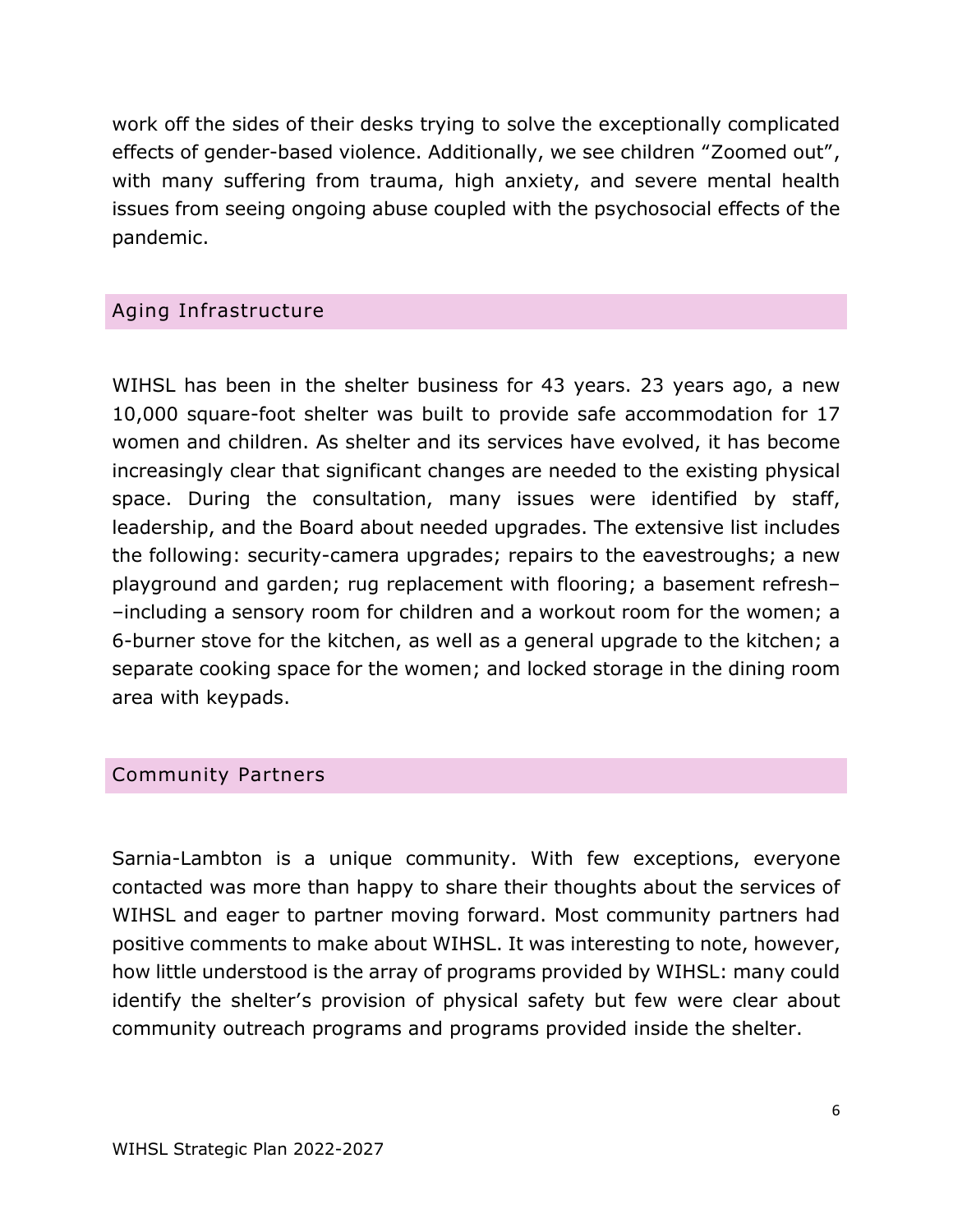Additionally, there was confusion in the community about the nature of the relationship between the Sexual Assault Centre of Sarnia-Lambton and WIHSL. Many times during phone interviews the question, "Are they amalgamating or not?" arose. Broad-based clarity and communication about the indefinite pause on the amalgamation would probably dispel any community misinformation that may have occurred.

The Ministry of Children, Community and Social Services was consulted during the strategic planning process; they supplied several insights for WIHSL, offering suggestions about stepping back and looking at the bigger picture, identifying gaps in the community, and assessing best practices. "Working in partnership with community, what aspirational goals are possible for folks served?" Ministry feedback indicated evaluation frameworks are key. "Are clients better off having received service?" They also addressed diversity: "Are the staff and Board representative of the Sarnia and Lambton County community? Is the shelter culturally friendly, sensitive, and welcoming?"

### <span id="page-7-0"></span>Ongoing Housing Crisis

One of the key issues in Sarnia and Lambton County is the current housing crisis. Lack of housing was identified as an issue by many of the community partners and the staff of WIHSL. In addition to the lack of affordable housing stock, it is difficult for women to get special priority status as regulated by Ministry policy unless they are physically abused which also requires proof. Many of the women who live in shelter are very hesitant to call police and there seems to be little understanding of how personally traumatizing emotional and psychological harm is to women and children. There is also a lack of available transitional housing. Given the consequences of the pandemic, increased isolation for women and the resulting significant increase in domestic violence, coupled with the housing crisis, both the Board and staff are wanting to explore transitional housing opportunities.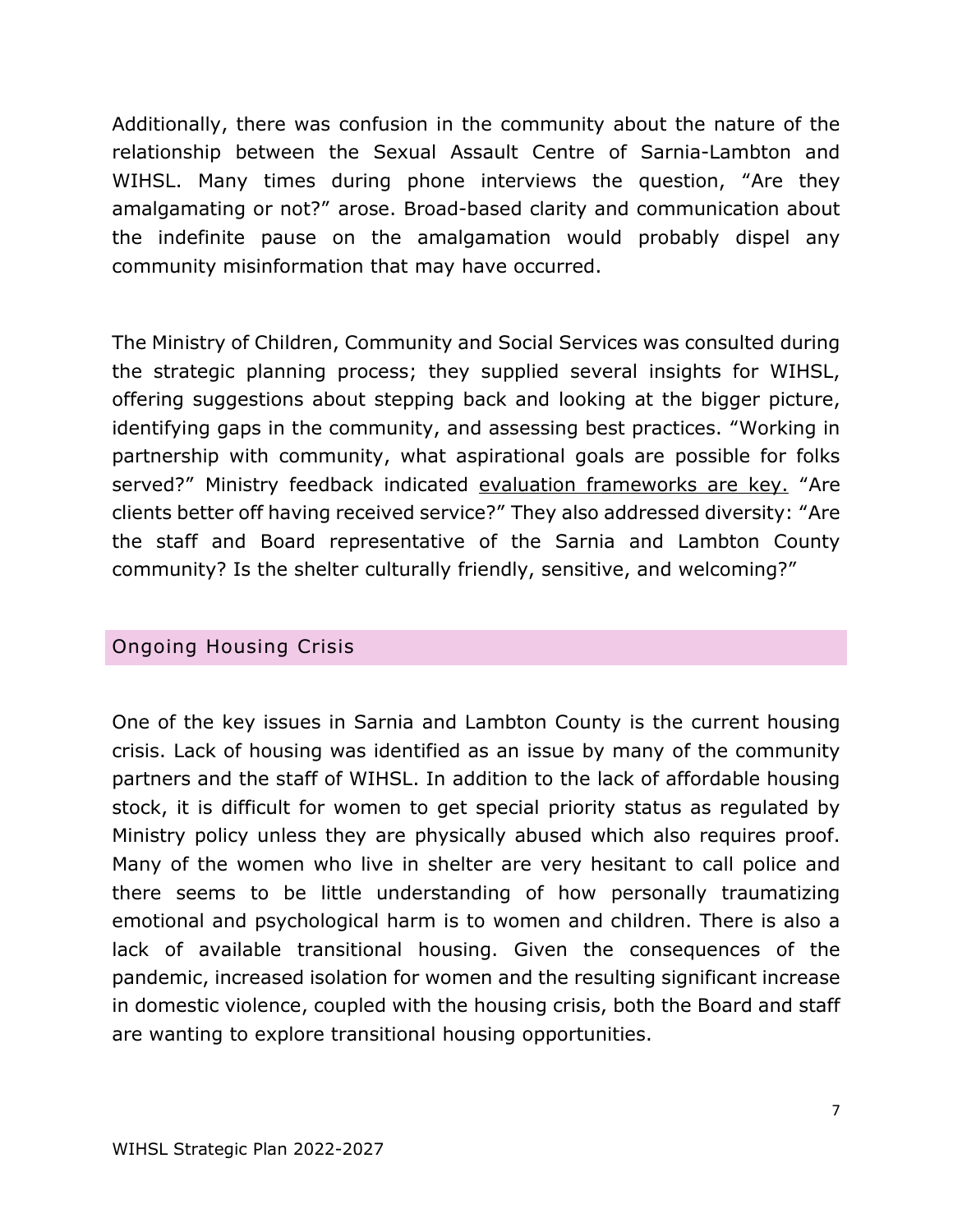#### <span id="page-8-0"></span>Services For Boys And Men

Femicide is on the rise, with sons killing their mothers, former partners killing their spouses and children, and older women being murdered just as BIPOC women and those in the transgender community face escalating, discriminatory violence and lethality.

In the shelter system, there has long been an adage: "If he wants to murder her, he will." The most significant increase in lethality occurs post-separation. Fifty percent of children in shelter are male and many attend child-witness programs to help them heal from their trauma. Many young males who have been sexually, physically, or emotionally abused at home, school, and church don't receive the support they need to process their experience because boys tend to be socialized not to communicate their experiences and waiting lists are prohibitive. *Traumatized* boys without help often become *traumatizing* men, while women are often held accountable for the behaviour of the men in their lives. Systems have been created that do not hold men accountable, never asking them to be better people. Men are freed in Bail Court; first offences are minimized through the court system; peace bonds and nonassociation orders are hard to obtain and harder to enforce.

While we have partner assault programs and early intervention programs for men, they often lack the gendered analysis or psychological support that can make a difference. There are those rare programs out there like Caring Dads, offered through Changing Ways, that help men identify the risks they pose to their families and offer strategies to facilitate reflection without causing additional harm. But if men could be more broadly supported to be better people, although there would always be a need for shelter, we might also be able to provide other housing options for women and children such as remaining in their own home with staff supports or more long-term transitional housing.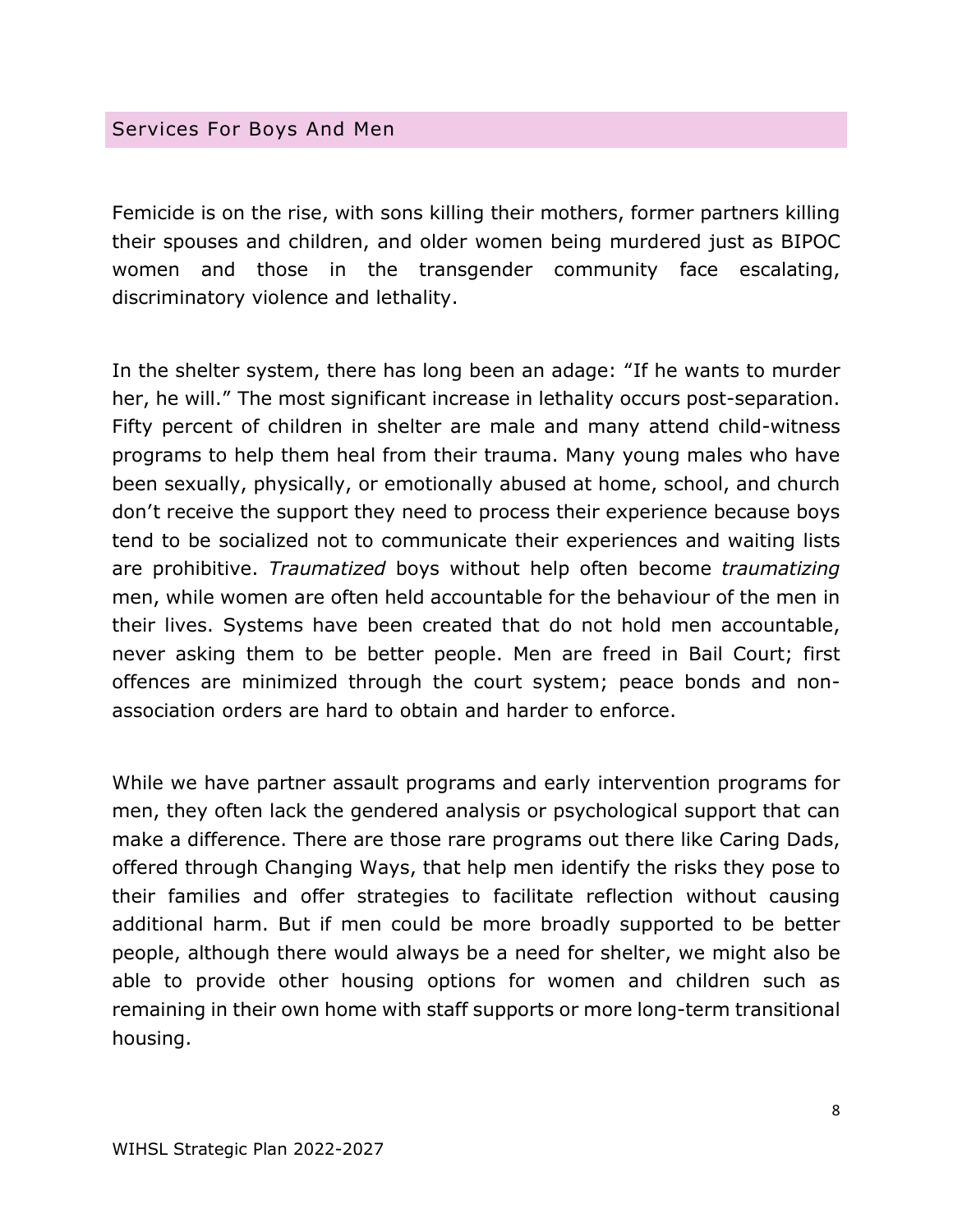There are not only many amazing opportunities for partnerships in Sarnia but also real opportunities to work collectively to actually make significant changes in the community that will mitigate the trauma of gender-based violence for women, children, and men.

# <span id="page-9-0"></span>Vision, Mission, And Values

The Board and staff decided that a review of the vision, mission and values was needed. Through amazing collaboration, during one Board retreat and one staff retreat, the revised vision, mission, and values were developed.

### <span id="page-9-1"></span>Our Vision

A safe and supported community where all voices are heard, and everyone lives free of abuse.

### <span id="page-9-2"></span>Our Mission

We Provide:

- ❖ Emergency shelter and crisis services, outreach, and education to our diverse rural and urban communities
- ❖ Advocacy and support to individuals, families, children, and youth
- ❖ Community education and awareness to counteract abuse, promoting social change through inclusive feminist work
- ❖ Helping people to navigate more support services through active collaboration with our community partners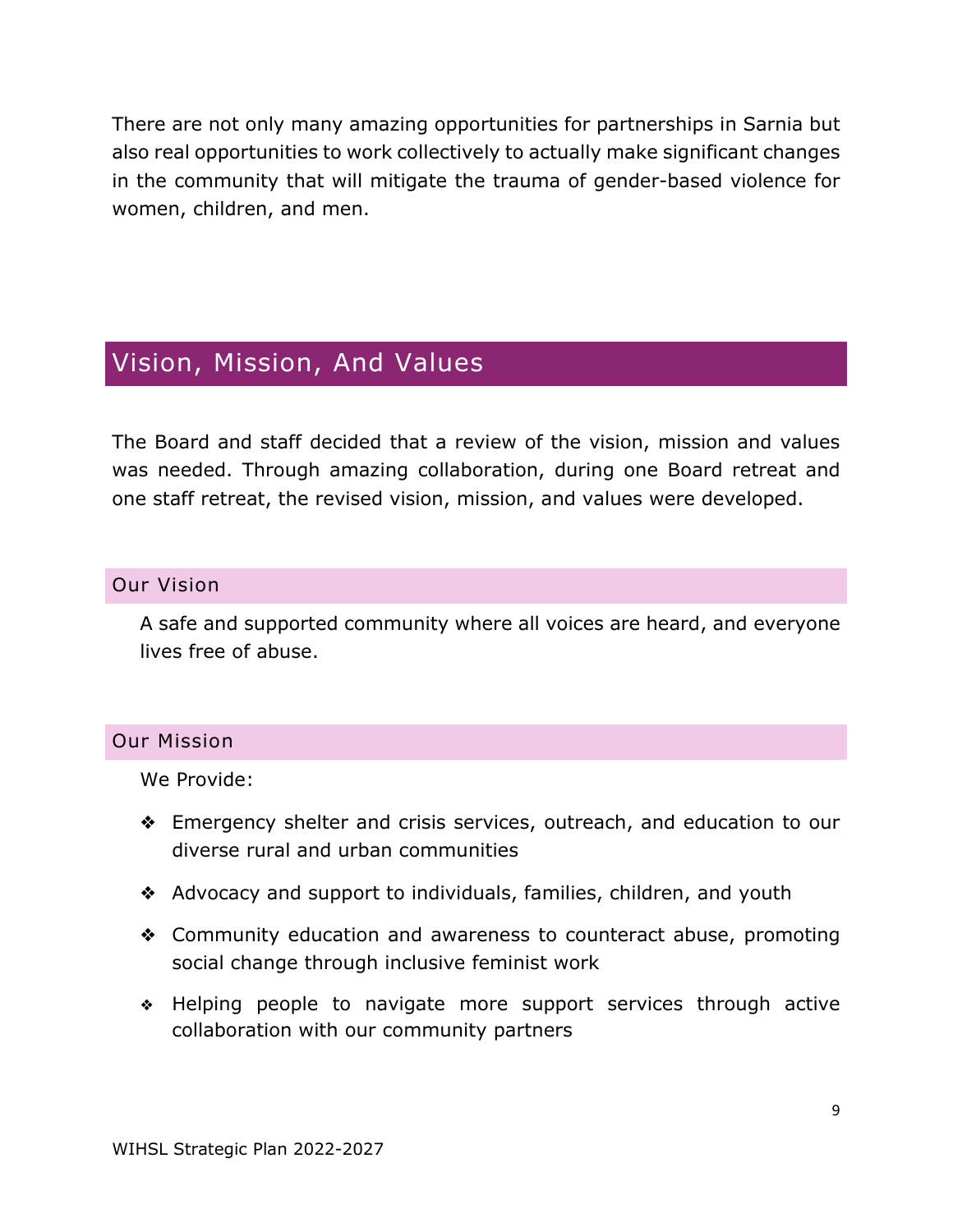We Value:

- **Safety** We are dedicated to ensuring the safety of our staff, volunteers, and services users.
- **Resilience** We strive to be flexible, adaptable, and persevere through challenges in order to best serve the needs of women and children in our community.
- **Empowerment** Our team of dedicated staff empower women and children to realize their full self-determined potential as they rebuild a life free from abuse.
- **Education** At WIHSL, we value education as it is a driving force of preventing abuse and fostering a safe community for all.
- **↑ Advocacy** By working in collaboration with local partners, we strive to end the cycle of gender-based violence in our community.

# <span id="page-10-0"></span>STRATEGIC GOALS 2022-2027

<span id="page-10-1"></span>Goal 1: Enhance Services Through Evidence-Based Innovation and Community Partnerships

### <span id="page-10-2"></span>**PROGRAM EVALUATION AND DEVELOPMENT**

- With clients as active participants, evaluate all internal and external programs at WIHSL using an intersectional feminist lens to determine efficacy, equity, cultural friendliness, and return on investment.
- $\div$  Explore potential partnerships with other services based on the evaluation results for internal and external program offerings. In short, pilot and adjust programs based on client input.
- $\div$  Explore partnerships outside the social service network that will enhance prevention work [e.g. sports teams, school Boards, police (including OPP), housing].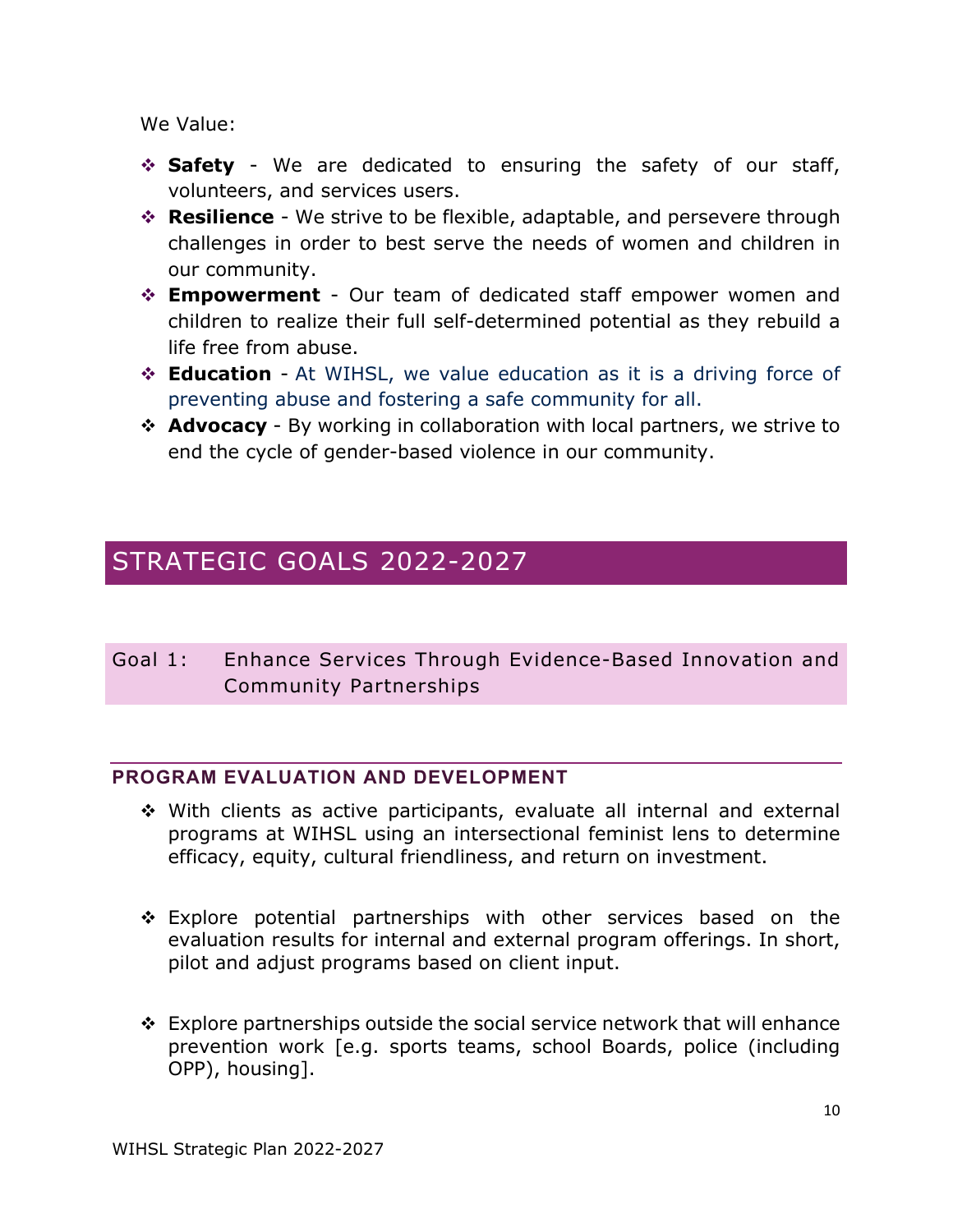- Update resources for intake.
- Update policies and procedures to ensure an intersectional feminist analysis and anti-oppression, anti-racism lens.
- Work with community partners to meaningfully address the housing crisis in Sarnia.
- Conduct a feasibility study to determine community need, cost, and models related to transitional housing in other communities and what might be needed and would work in Sarnia.
- Have the Board decide if the organization has the ongoing ability to support a transitional housing project.

#### <span id="page-11-0"></span>**SERVICES TO BOYS AND MEN**

- $\cdot$  Develop a criteria for assessing the organizational willingness to explore providing services to boys and men.
- Conduct a needs assessment to see what prevention or tertiary programming exists in Sarnia and Lambton County for boys and men and with whom WIHSL might partner.
- $\div$  Pilot, with an evaluation strategy, the anti-oppression leadership program for youth to look at biases in beliefs and incentives to encourage participation.

### <span id="page-11-1"></span>Goal 2: Enhanced Resources To Serve People Experiencing Gender-Based Violence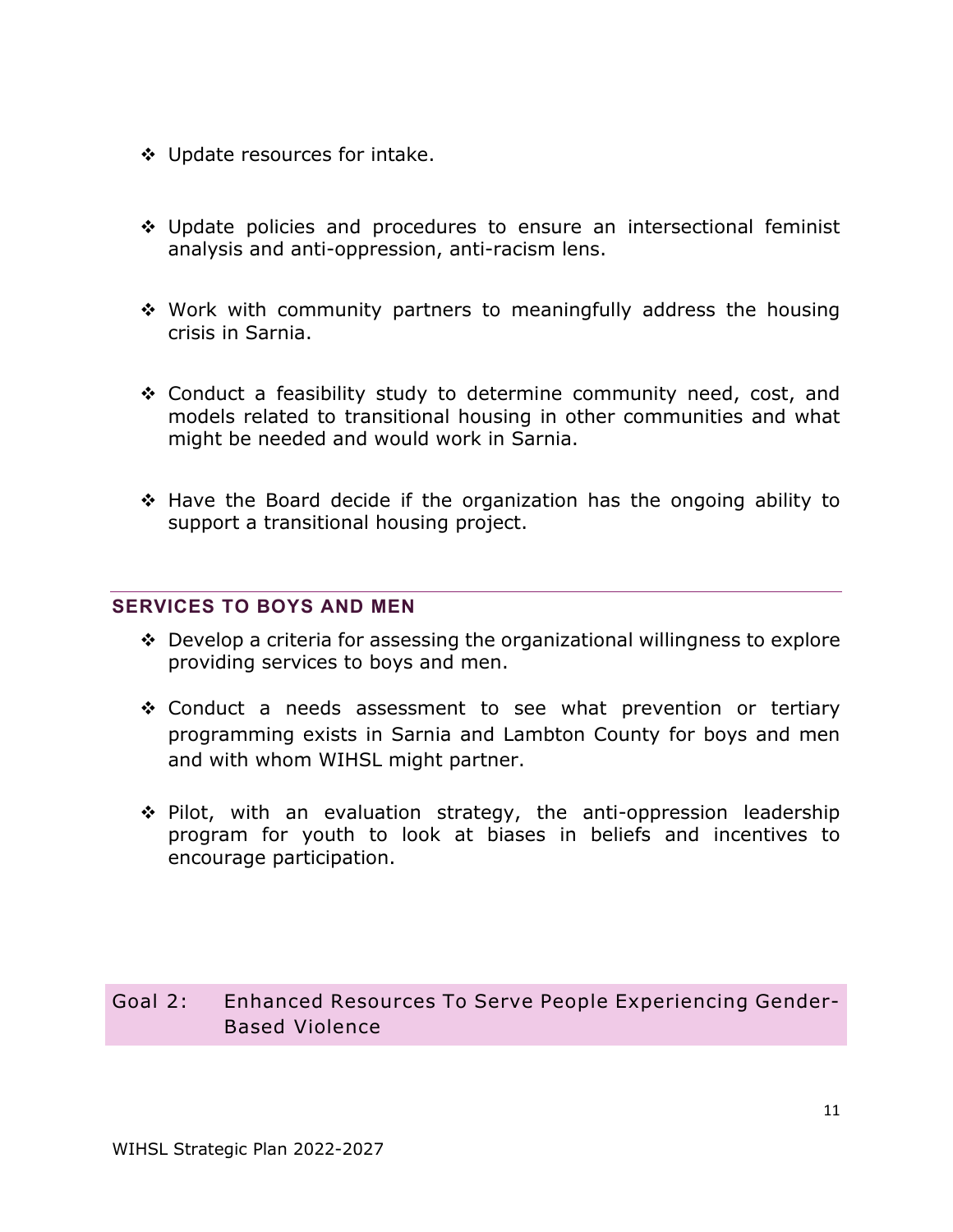### <span id="page-12-0"></span>**INCREASED FINANCIAL CAPACITY AND SUSTAINABILITY**

- ❖ Create a fund development committee composed of Board, staff, and community members.
- ❖ Seek out diversified fund development and increased public funding.
- ❖ Strengthen political relationships.
- ❖ Grow staff ability.
- ❖ Grow Board fundraising ability.
- ❖ Hire a full-time fundraising and marketing coordinator.
- ❖ Obtain funds for fundraising software with a "moves management system".
- ❖ Develop and implement an annual fund, major gift program, legacy program, and corporate giving program.
- ❖ Examine "out of the box" opportunities for generating funds.
- ❖ Grow the "philanthropic culture" within the organization.
- ❖ Seek partnerships that align with funding opportunities.
- ❖ Form a communication committee made up of internal and external experts to create a communication plan, respecting the needs of various audiences
- ❖ Tell your "story" and the stories of those you serve to build momentum.
- ❖ Update all marketing brochures and develop a strategy to circulate them throughout the community.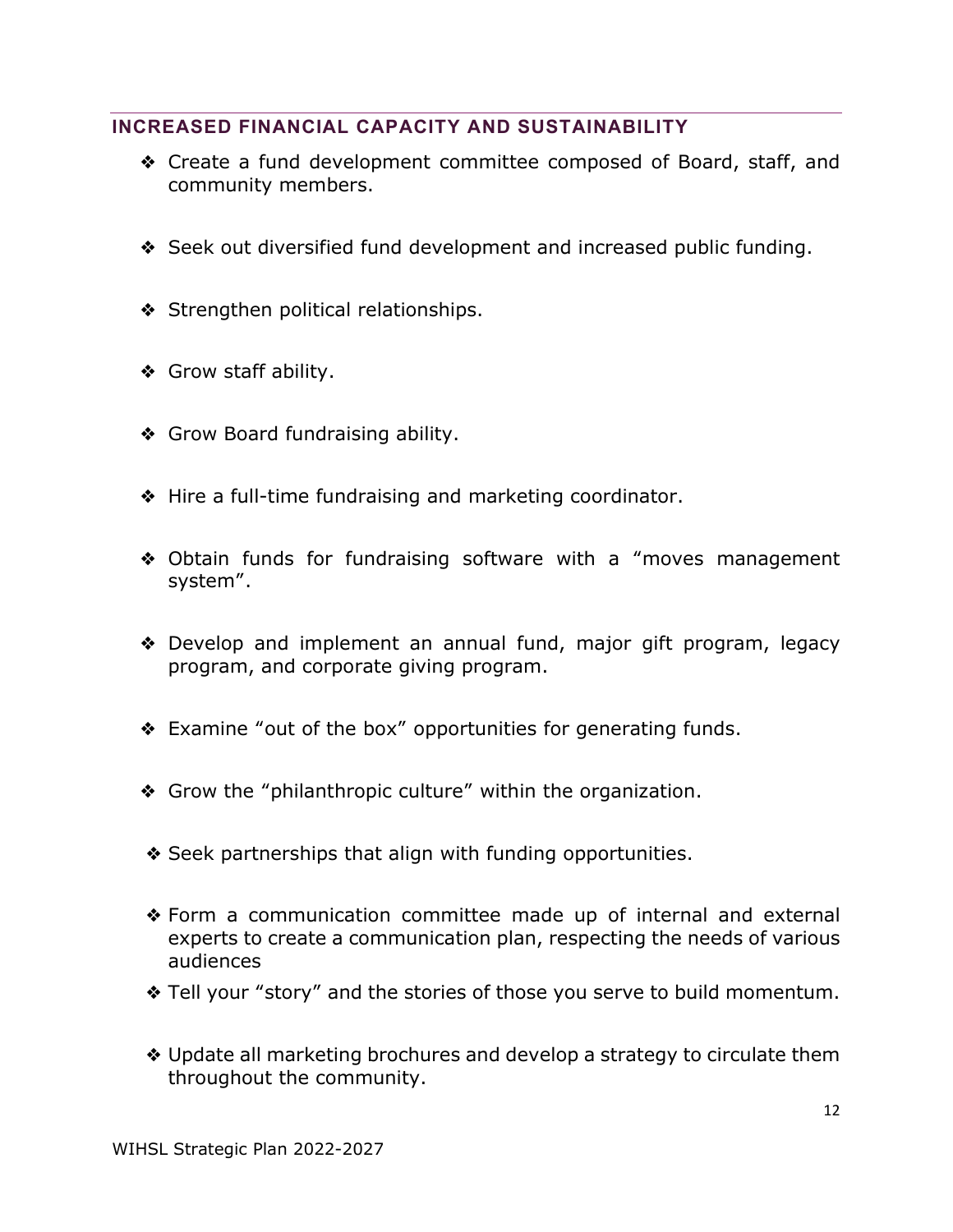- ❖ Expand the list of brand ambassadors to include staff, clients, and volunteers and train them on the key messages of the plan and how they can help increase the community profile of WIHSL.
- ❖ Expand social media presence by creating or updating Facebook, Twitter, and Instagram pages.
- ❖ Assess staffing needs for admin and outreach and seek annual funding.
- ❖ Reinstate the volunteer program once the pandemic is over.

#### <span id="page-13-0"></span>**CREATE INCLUSIVE SPACES**

- ❖ Develop a capital projects plan, ensuring all voices are heard in its creation.
- ❖ Implement the capital projects plan.
- ❖ Secure funding through grant applications.
- ❖ Explore sharing space and common services with other strategic partners.

### <span id="page-13-1"></span>**CREATE HEALTHY WORKPLACES**

- ◆ Increase staff ability through training.
- $\div$  Set priorities and implement a training plan annually.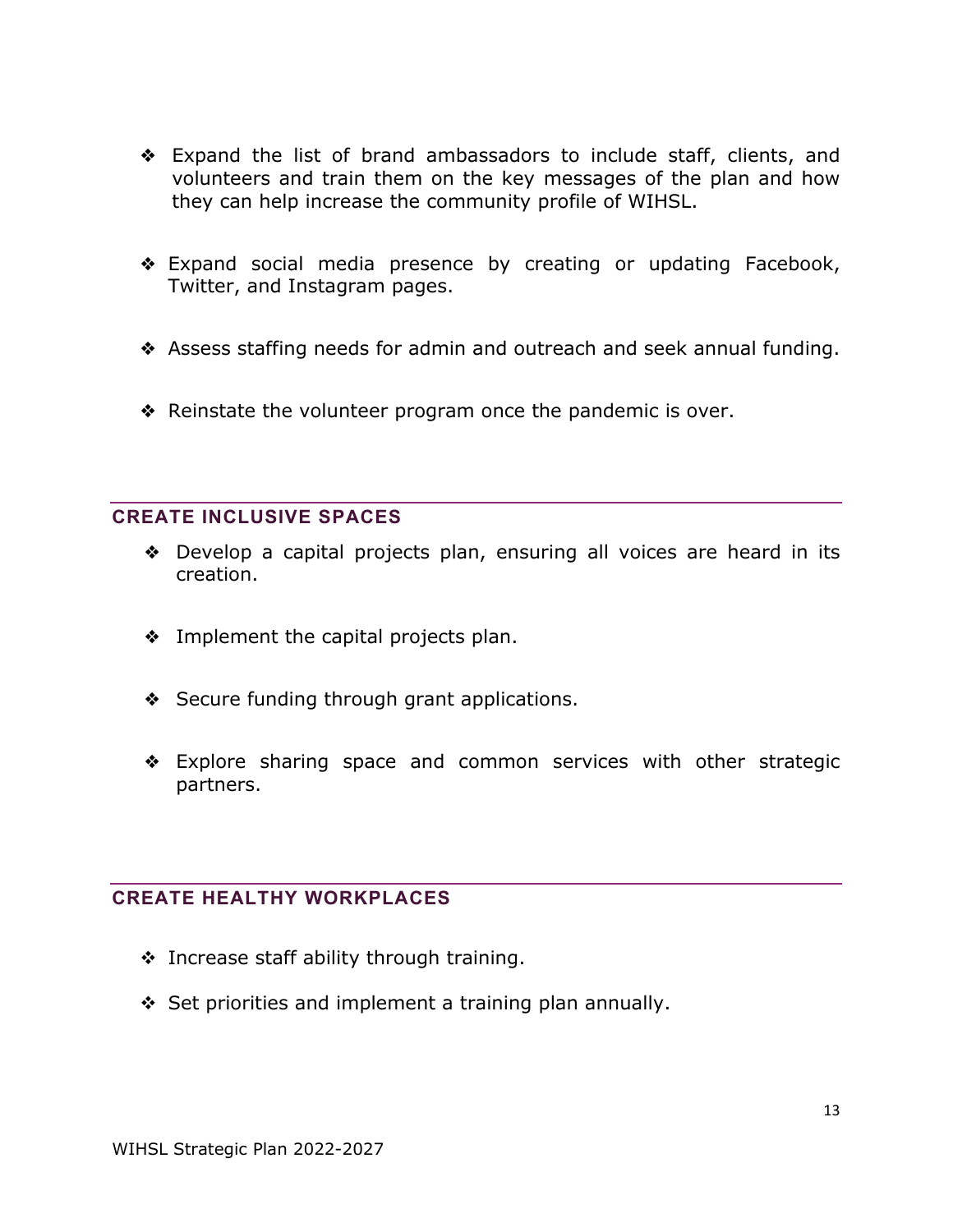- With the Board, lobby MPP's to annually fund doubled staffing from 8:00 p.m. to 8:00 a.m. at the shelter, emphasizing the need for staff and resident safety in an increasingly complex environment.
- \* Assess staffing needs in relation to resident input and program evaluation.
- $\cdot$  Promote an open culture between the Board and staff by sharing minutes and inviting staff to discuss their shelter and community outreach roles at Board meetings.
- Review the 13 core principles of the Canadian Standard on Psychological Health and Safety in the Workplace to see what can be incorporated into the work environment: [https://mentalhealthcommission.ca/13-factors](https://mentalhealthcommission.ca/13-factors-addressing-mental-health-in-the-workplace/)[addressing-mental-health-in-the-workplace/.](https://mentalhealthcommission.ca/13-factors-addressing-mental-health-in-the-workplace/)
- $\cdot$  Incorporate wellness strategies as part of the performance-appraisal system.

### <span id="page-14-0"></span>Goal 3: Enhance Board Value And Contributions

### <span id="page-14-1"></span>**CO-CREATE LEADERSHIP MODEL WITH THE EXECUTIVE DIRECTOR**

- $\div$  Clearly define roles and responsibilities of board and executive director.
- $\div$  Clearly define reporting requirements for the executive director.
- $\div$  Define milestones for reporting on the strategic plan and joint areas of effort.
- Decide how many Board meetings are needed annually: would the work be better carried out in committees and reported to the board every other month or quarterly?
- ❖ Hold one another accountable.
- $\div$  Ensure time at each meeting to discuss vision: how do you move the big needle forward and whom do you require at the table to do so?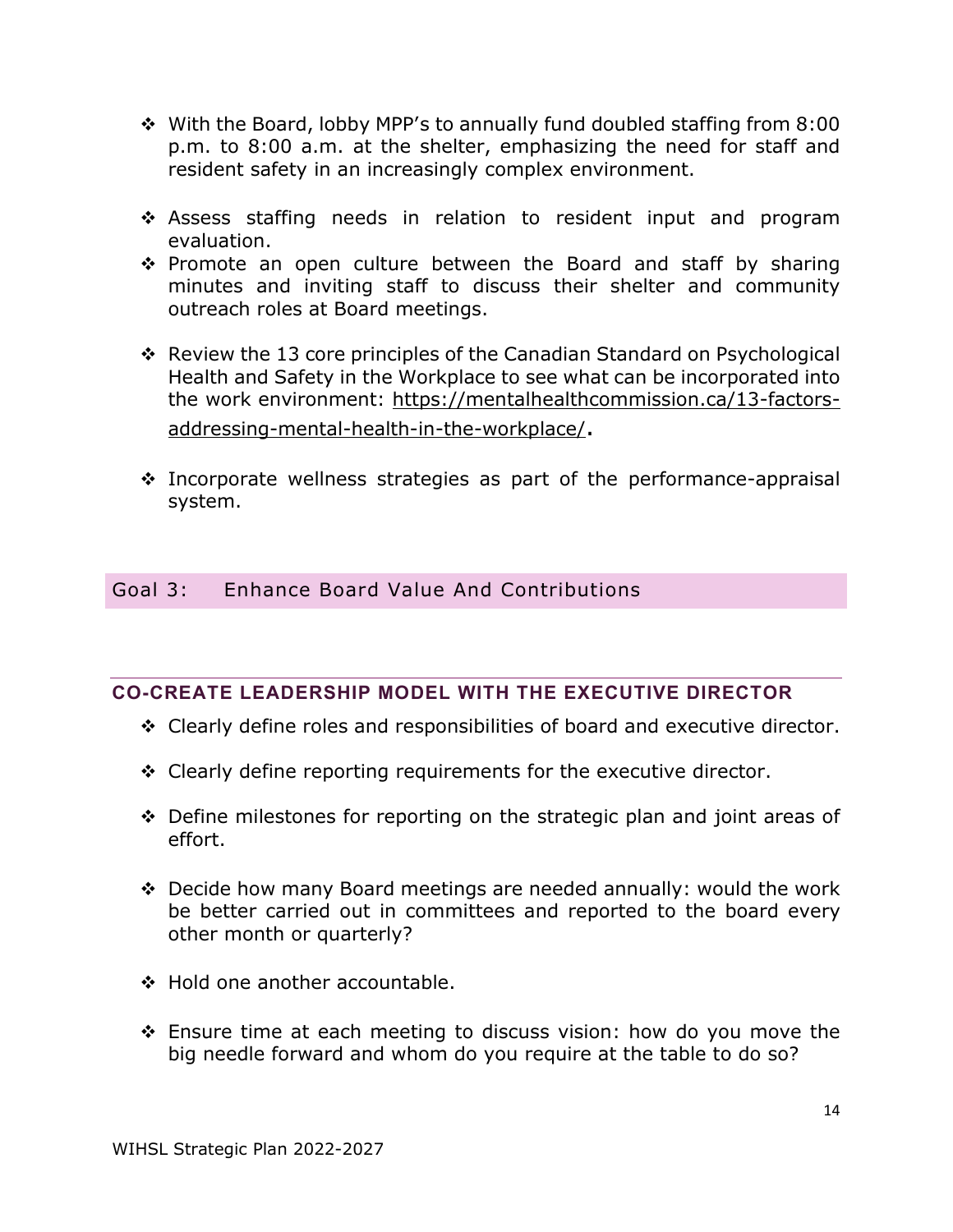### <span id="page-15-0"></span>**PROVIDE EFFECTIVE GOVERNANCE**

- ❖ Review and update by-laws to ensure agency goals and operations align therewith.
- ❖ Develop and institute best governance model and Board procedures to provide strategic, rather than operational, leadership.
- ❖ Conduct ongoing training sessions to ensure and to clarify various dimensions of Board responsibilities (e.g. legal, financial, strategic, generative).
- ❖ Establish appropriate committee frameworks and terms of reference.
- ❖ Strike an ad-hoc committee to develop a work plan to review current policies and procedures and recommend any required changes.
- ❖ Detail Board-related activities.
- ❖ Plan for Board succession.

### <span id="page-15-1"></span>**SUCCESSFULLY RECRUIT AND ONBOARD NEW MEMBERS**

- ❖ Develop a formal recruitment and onboarding strategy.
- ❖ Develop a Board orientation manual.
- ❖ Ensure Board representation from Lambton County.
- ❖ Develop a board continuity plan strategically relevant to the professional needs of the organization.
- ❖ Create a board matrix of desired competences.
- ❖ Ensure diverse representation on the Board that reflects the community.

PROVIDE COMMUNITY LEADERSHIP AND ADVOCACY

 $\div$  Take part in presentations and marketing initiatives.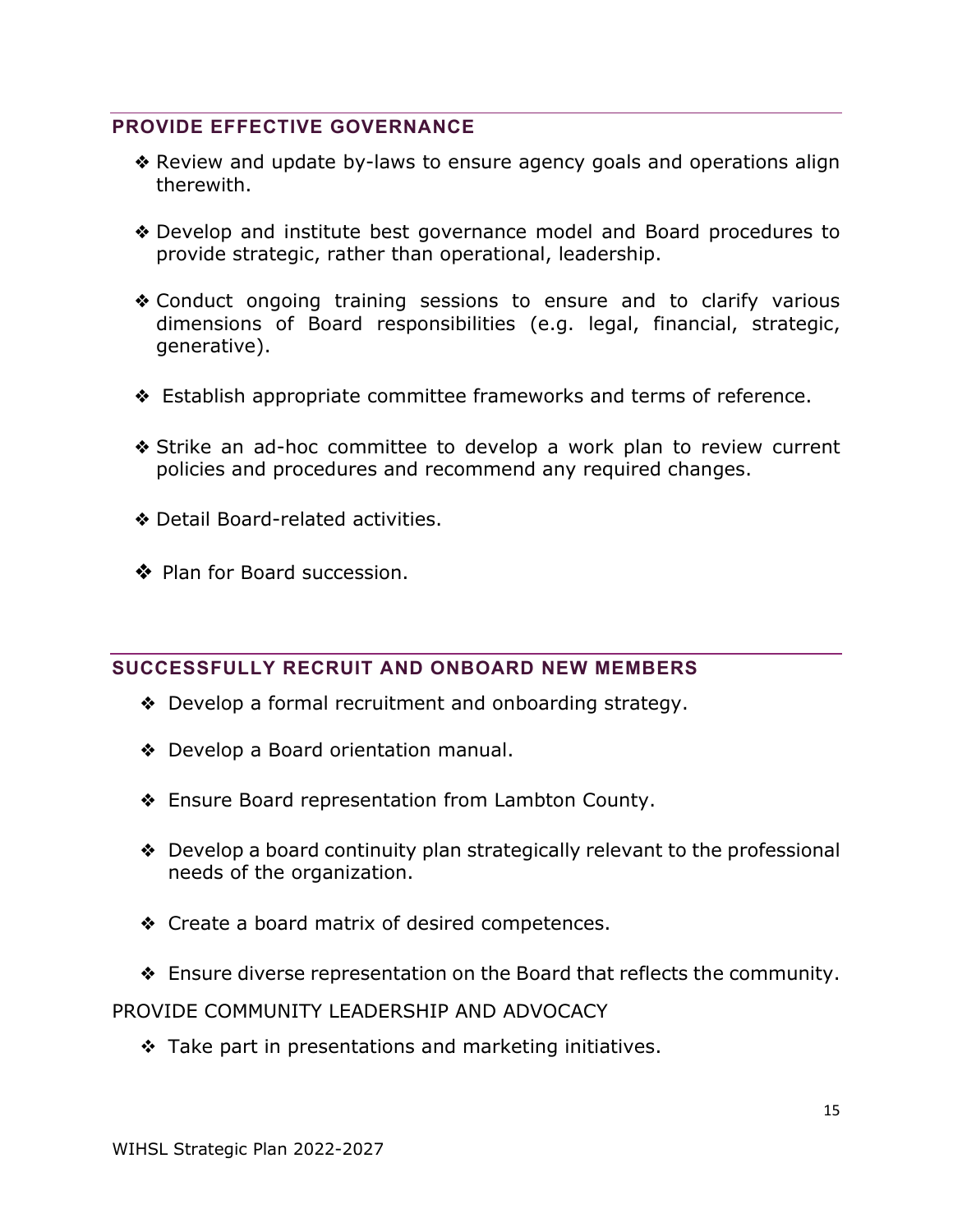- $\cdot$  Request the attendance of advisory groups from the community to inform the Board and executive director at Board meetings.
- Develop a social media framework and policy which may include social media seminars, a social media committee, student interns, directions on messaging for all platforms, approved spokespeople, and staff elected to speak as organizational representatives.
- $\cdot$  Include peer advisory groups to inform the Board and shape programs and services.
- ◆ Organizational reach via direct input from clients.